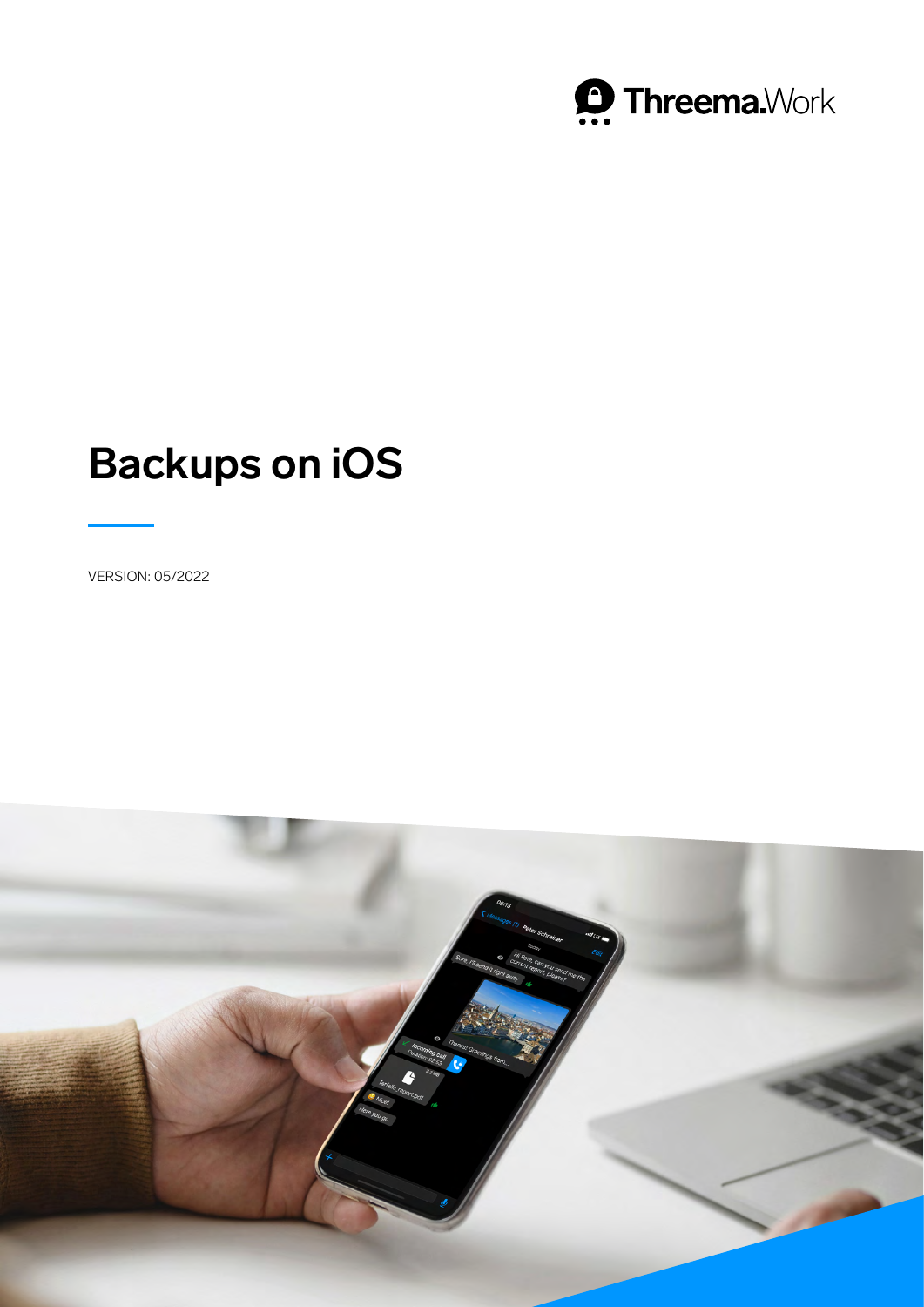## **Which Backups Are Available for iOS Devices?**

### **Threema Safe**

- When activated, backup is done automatically and regularly
- Includes ID, contacts, groups and some settings
- Doesn't transfer chats
- Requires ID and password for retrieval
- Independent from operating system

### **Data Backup**

- Backup is restored via Quick Start or encrypted iTunes backup
- Complete transfer of all data (ID, contacts, groups, chats, etc.)
- Not possible when changing operating system

### **New Phone – Which Backup?**

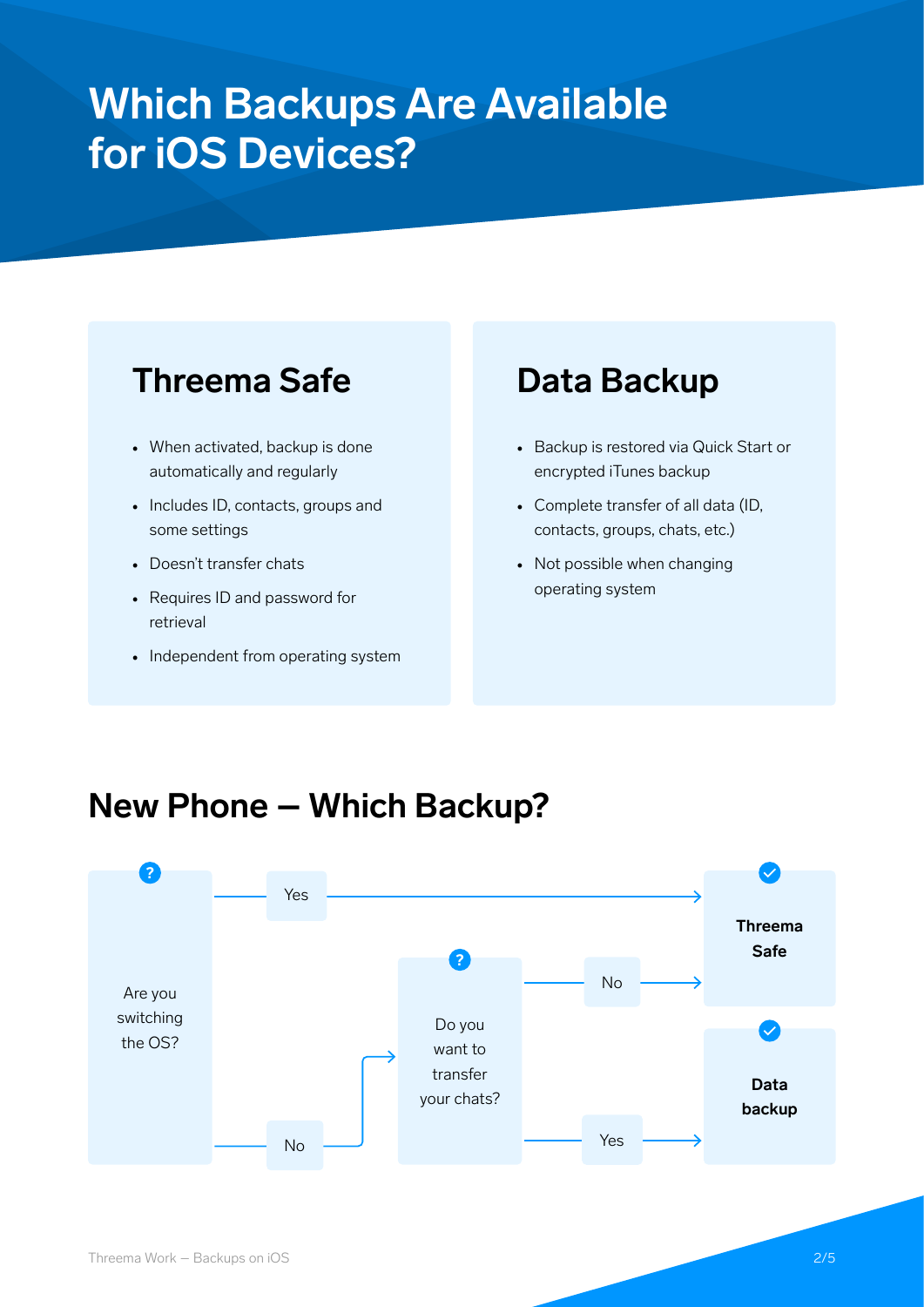## **Threema Safe**

Threema Safe is the backup of choice when switching between operating systems or if you don't want to transfer any chats.

#### **<sup>1</sup> Old Device**

- Activate Threema Safe: My Profile > Threema Safe
- Set a **secure** password

#### **<sup>2</sup> New Device**

- Download Threema Work
- Enter your credentials (which you received from the administrator)
- Select "Restore backup"
- Select "Threema Safe"
- Enter your Threema ID and the password you set earlier

|             | Restore a Backup                                  |
|-------------|---------------------------------------------------|
|             | What kind of backup would you<br>like to restore? |
| <b>Work</b> | Learn more about backups in Threema               |
|             | <b>Threema Safe</b>                               |
|             | Restore your ID, contacts, and groups             |
|             | <b>Exported ID</b>                                |
|             | Restore only your ID                              |
|             | Cancel                                            |
|             |                                                   |
|             |                                                   |
|             |                                                   |
|             |                                                   |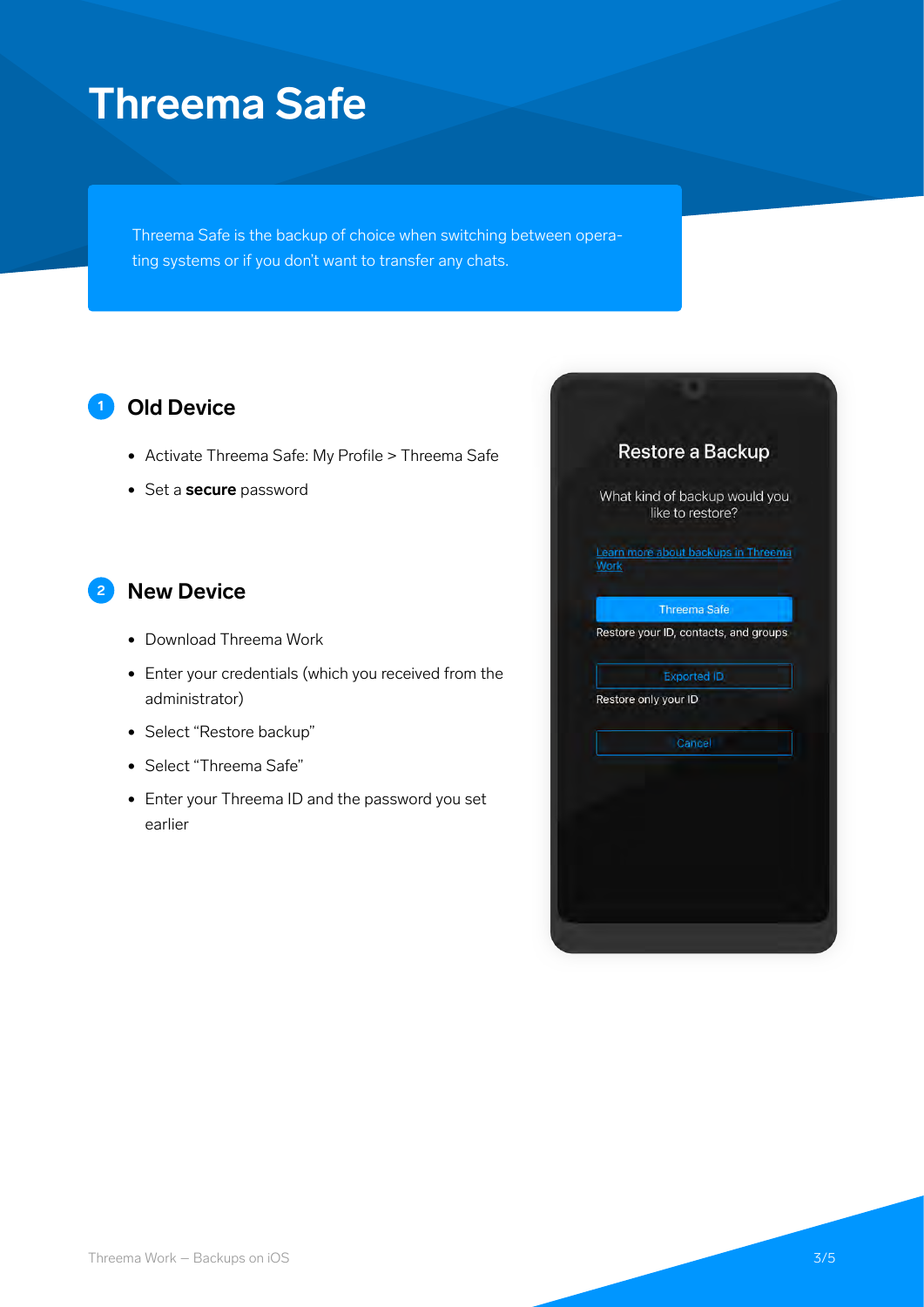## **Data Backup**

If you are not switching operating systems and you want to keep your chats, use a data backup.

#### **<sup>1</sup> Old Device**

- Create an ID export in the app on your previous device: "My Profile > ID Export"
- Make sure the option "Include in phone backup" is activated and tap on "Done"

#### **2 Transfer Your Data Using Quick Start (**  $\bullet$  ) or Create an **Encrypted iTunes Backup (** $\bullet$ **):**

#### **<sup>A</sup> Quick Start**

- Turn on your new device and select language and country
- When the Quick Start window opens, hold the device close to your old device
- Keep the devices next to each other and plugged in to power during the data transfer
- Confirm the data transfer and follow the on-screen instructions
- When the "Transfer Data" screen shows up, tap "Transfer from iPhone"
- After the data is transferred, open the Threema Work app